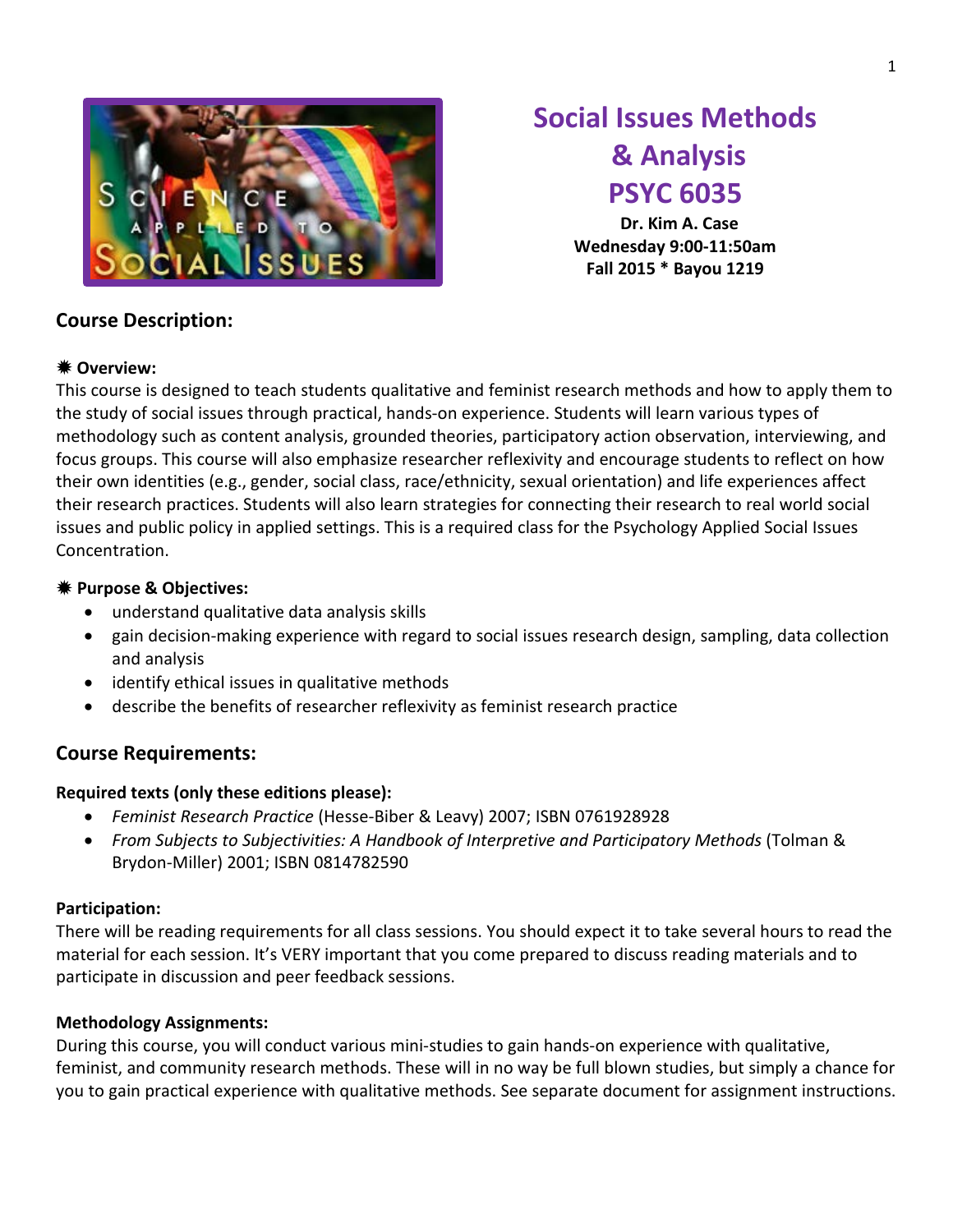#### Point Breakdown of Final Grade (500 points)

Participation and attendance 100

#### *Choose 4 of the 5:*

| 1. Semi-structured interview assignment | 100 |
|-----------------------------------------|-----|
| 2. Field observation assignment         | 100 |
| 3. Participant observation assignment   | 100 |
| 4. Focus group assignment               | 100 |
| 5. Content analysis assignment          | 100 |

Factors that do NOT influence grading or your final grade:

- $\triangleright$  How badly you need to a certain grade to graduate
- $\triangleright$  How many times you have taken the course in the past
- $\triangleright$  How much you feel you deserve a certain grade
- $\triangleright$  How much and how often you beg me for extra points
- $\triangleright$  How much time you put into studying (see below)
- $\triangleright$  How hard you worked on papers (see below)

Factors that do influence your final grade:

- $\triangleright$  Total points you have at the end of the semester
- $\triangleright$  Quality of work you have done up to that point (studying many hours may not actually lead to a high grade if you are studying the wrong material or if your study habits do not help you retain information)
- $\triangleright$  Ability to show that you have mastered the concepts & can apply them to real life

**Blackboard Course Website:** Students taking this course in the past have enjoyed having Blackboard as another resource for the course. The course website may be accessed by visiting [http://blackboard.uhcl.edu.](http://blackboard.uhcl.edu/) This site provides course information including syllabus and any syllabus changes, announcements (very important), discussion boards, email for Dr. Case, your grades, and links to student resources. Course announcements will be posted on Blackboard, so you should check the site at least 3 times a week and always on class day. Blackboard is not optional in this course; it is required. If you are unable to successfully login using the student guide given out in class and the online help, the Blackboard technical staff on campus can be reached at 281-283-2828 [UCT Support Center].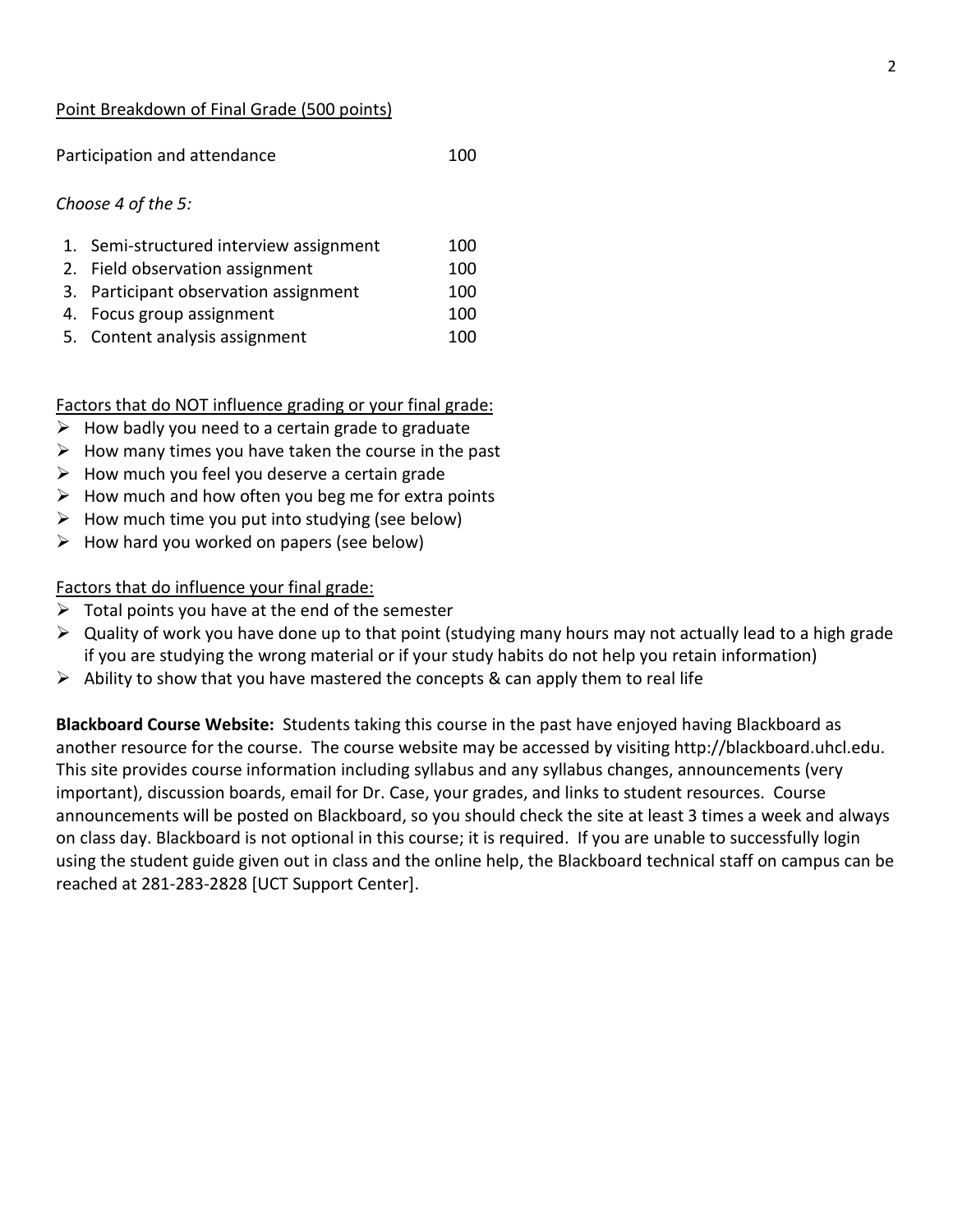### **Course Schedule**

Online Meetings- for weeks we do not meet in person, we will meet in Blackboard for discussion, planning study designs, outlines, drafts for each major project. Readings listed should be read before attending class on the date listed to enhance our discussion. The readings and assignments are due on the date they are listed.

|      |               | <b>FRP</b> = Feminist Research Practice<br><b>Subjects</b> = From Subjects to Subjectivities |
|------|---------------|----------------------------------------------------------------------------------------------|
| 8/26 | Week 1        | Welcome and Introductions!<br>Read FRP Chapters 1-5 (before class)                           |
| 9/2  | Week 2        | Dr. Desdamona Rios, Psychology<br>Readings from speaker on Blackboard                        |
| 9/9  | Week 3        | Semi-structured interview DUE (email to caseki@uhcl.edu)                                     |
| 9/16 | Week 4        | Read FRP Chapters 6-11                                                                       |
| 9/23 | Week 5        | Dr. Amy Lucas, Sociology<br>Readings from speaker on Blackboard                              |
| 9/30 | Week 6        | <b>Field observation DUE</b>                                                                 |
| 10/7 | Week 7        | Read Subjects Chapters 1-6                                                                   |
|      | 10/14 Week 8  | Dr. Heather Kanenberg, Social Work<br>Readings from speaker on Blackboard                    |
|      | 10/21 Week 9  | <b>Participant observation DUE</b>                                                           |
|      | 10/28 Week 10 | Read Subjects Chapters 7-15                                                                  |
| 11/4 | Week 11       | <b>Students Report on Volunteer Experiences</b>                                              |
|      | 11/11 Week 12 | <b>Focus group DUE</b>                                                                       |
|      | 11/18 Week 13 | Read Subjects Chapters 16-20                                                                 |
|      | 11/25 Week 14 | No Meeting- UHCL closed for holiday                                                          |
| 12/2 | Week 15       | <b>Content analysis DUE</b>                                                                  |
|      |               |                                                                                              |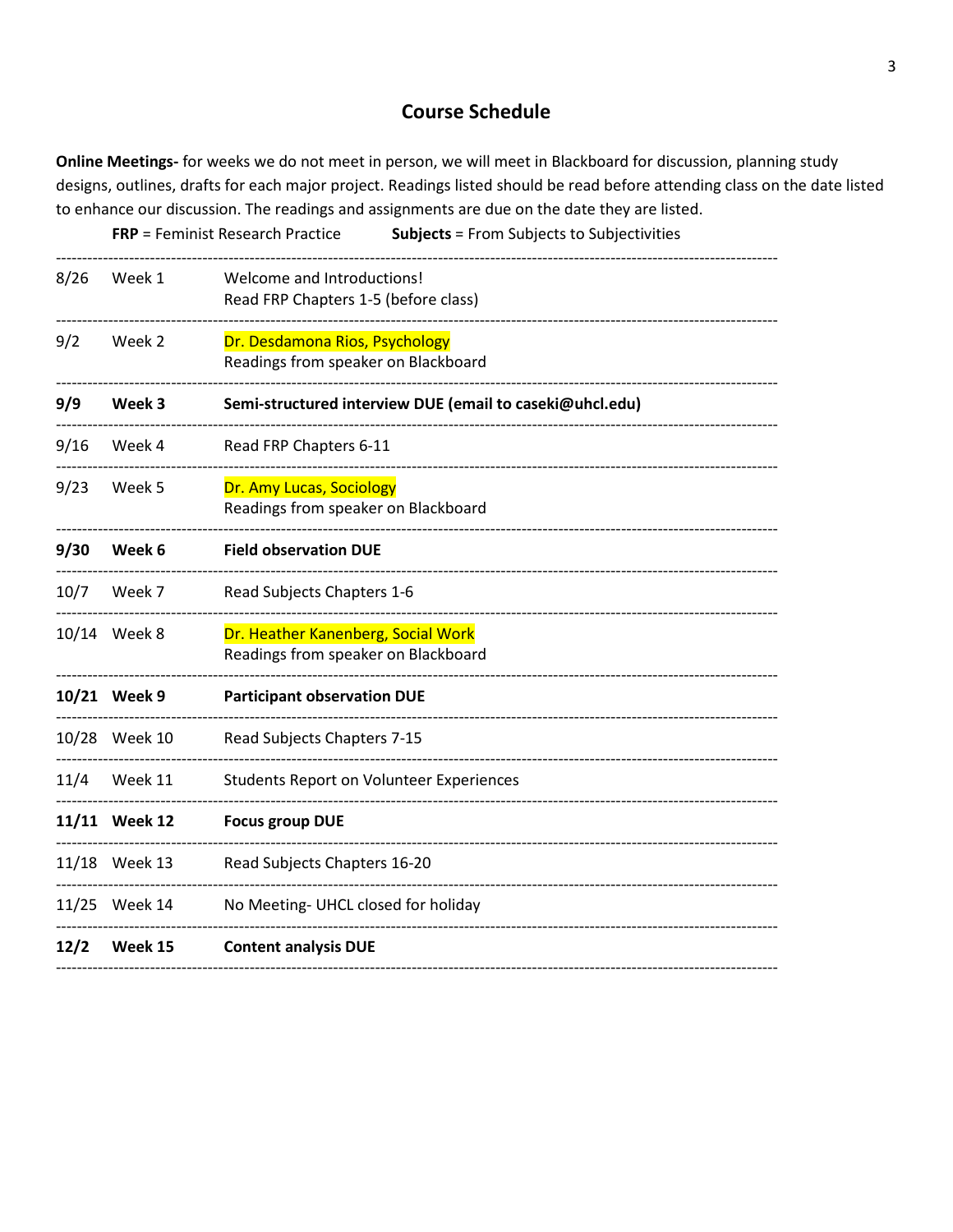# **Course Policies:**

#### **Office Hours and Contacting the Instructor:**

Questions of general interest should first be posted to the discussion board so that other students can benefit from the response or have an opportunity to respond to your question. Only questions of a private nature should be communicated to me through the Blackboard email. Please email through Blackboard and not the regular UHCL email (unless Blackboard is down). During office hours, I will be actively checking emails and discussion boards. When sending an email to me, please *allow a minimum of 24 hours for a response*. Most of the time I will respond much faster, but when away at conferences, access to email is limited.

**Late Assignments:** The late policy is as follows. Late assignments will be graded with a firm penalty of: 10% off for any time during the first 24 hours beyond deadline 20% off for any time during hours 24-48 30% off for any time during days 48-72 More than 72 hours = Zero grade Please do not contact me with late excuses.

#### **Classroom Behavior (in person and online):**

Confrontational or argumentative behavior will not be tolerated. Rude behavior such as hostile tone of voice (all caps online), personal attacks, or snide remarks are unacceptable. In an academic environment, we all need to stay focused on maintaining a respectful classroom where everyone can share without fear of being ridiculed. You are very free to disagree with each other. In fact, I encourage a variety of opinions (so if yours is not being stated, please speak up). However, you can disagree without insulting any individual. Saying one position is ridiculous or that an individual who holds a view is stupid (or some other insult) will not be tolerated. In addition, if you have participated and your point has been made, there is no point in dominating discussion to say/type the same thing again. If you have something new to add, please do so. Thank you for following these guidelines. I hope they will help us work toward respectful engagement with the material.

**Blackboard Technical Difficulties:** What do you do if your assignment is due and you have a Blackboard technical glitch? NO PROBLEM, but only if you are submitting your work 24 hours before the deadline. If you are submitting your work that early and have a problem, then you must contact the Blackboard help desk folks (UCT Support Center 281-283- 2828) to describe your problem and have them document your call. If UCT determines there was no way to correct the problem before the deadline, you may have 12 hours to resolve the problem without penalty. Otherwise, your work will be assessed as late. This policy will be strictly enforced. With such a large number of students, any leniency would produce chaos. Please do not write me for advice on your technical difficulties, especially given that I will not have a clue how to solve the problem.

**Privacy and Blackboard Tracking Notice:** Blackboard or the course web site automatically records all students activities, including your first and last access to the course, the pages you have accessed, the number of discussion messages you have read and sent, chat room discussion text, and posted discussion topics. This data is accessed by the instructor to evaluate class participation and to identify students having difficulty using Blackboard features.

**Incomplete & Withdrawal:** Incompletes are not an automatic in this course. Please note that I will only grant an incomplete in rare & unusual circumstances. Students often ask for an incomplete when they have done poorly in a course and want to avoid a low final grade. However, incompletes are reserved for students in good standing in the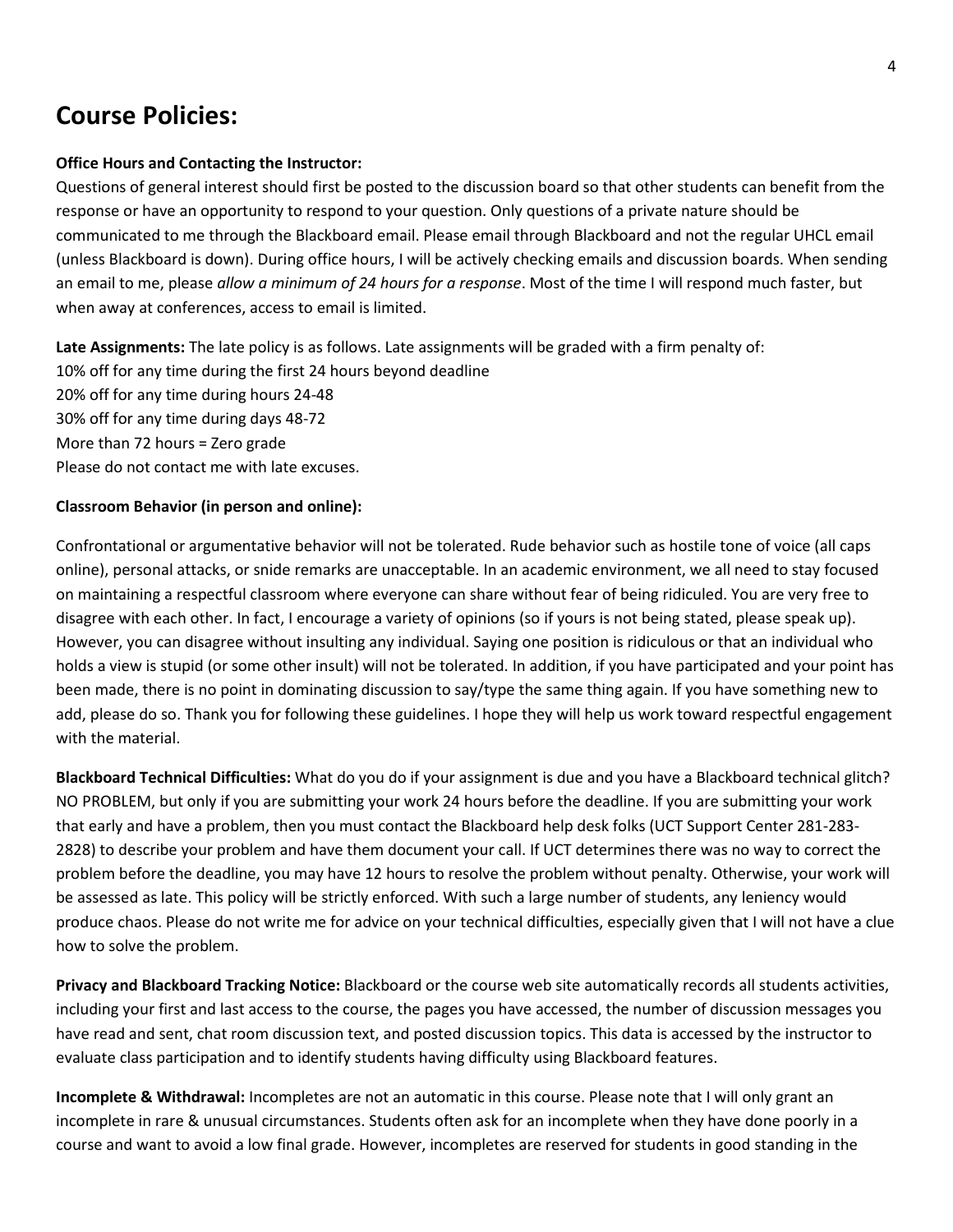course who communicate with the professor as soon as problems arise. If you do not officially withdraw from the course, but stop doing the work, you will earn an "F" for your academic record.

**Disability Services:** If you have a physical or learning disability, please be sure to contact me during the first week of class. Disability Services requires an initial meeting with new students to review individual needs and the appropriate documentation required to identify the services and accommodations they can offer. SSB 1301; 281-283-2626

**Career and Counseling Services:** Need help creating a resume or job interview tips? Need to talk to someone about life or other issues? Visit Career and Counseling Services. Short-term individual counseling sessions, seminars, workshops and small group experiences are available to help students grow toward academic and personal goals. I cannot stress to you enough how wonderful the people are in Career and Counseling Services. They are severely under-utilized by our students and the services are available to you at no charge. SSB 3103; 281-283-2580

**The Writing Center:** This is an instructional facility designed to provide all university students with peer tutors to help with their writing projects. Their primary function is to teach writing. They will work with students on any type of writing task; however, they do not provide editing service. Students must bring their own papers to their meetings and are responsible for the quality of their final products. Peer tutors will work with students at any stage of the writing process: from idea generation to style, grammar, and editing strategies. SSB 2105; 281-283-2910

**Copyright**: All materials in this course are subject to copyright protections and should not be downloaded, distributed, or used by students for any purposes outside of this course. This includes lectures, text, images, videos, audio, pdf files, emails, discussion posts, and all other documents.

#### **Academic Honesty:**

Academic dishonesty in any form will not be tolerated in this class. Specific policies are clearly outlined in your student catalog, and will not be reproduced here. Please note that I consider any type of academic dishonesty a very serious offense, and will follow the university disciplinary procedures for any violation encountered. Plagiarism of any type may result in an F in the course, or a zero for a paper, regardless of how much coursework has been completed up to that point. Copying the work of another or paraphrasing another person without proper citation is plagiarism.

All UHCL students are responsible for knowing the standards of academic honesty. Please refer to the UHCL catalog and the Student Life Handbook for the University Academic Honesty Policy. The UHCL Library also has helping information on avoiding plagiarism. The UHCL Writing Center also has a statement on plagiarism. Another wonderful source is [www.plagiarism.org.](http://www.plagiarism.org/)

Did you know you can be guilty of plagiarism without knowing it? Improper citation of sources or too much paraphrasing is plagiarism, even if you do not intend to plagiarize. Unintentional plagiarism is still plagiarism. So the "I didn't know" defense will not work. In addition, plagiarism can occur in the draft form of a paper as well.

Plagiarism is the use of the work of others without giving credit. For the purpose of this class, direct plagiarism will be defined as four or more consecutive words taken directly from a source without being placed in quotation marks or without citing the source. In addition, taking a sentence from another source and changing a few words is still plagiarism. This is not equivalent to putting ideas into your own words. It only shows a student can use a thesaurus to alter a few words.

This is stated more generally in the University Catalog under the Academic Honesty Policy. It would be very appropriate for you to read this entire policy for your information and for your understanding of the rights of both instructors and